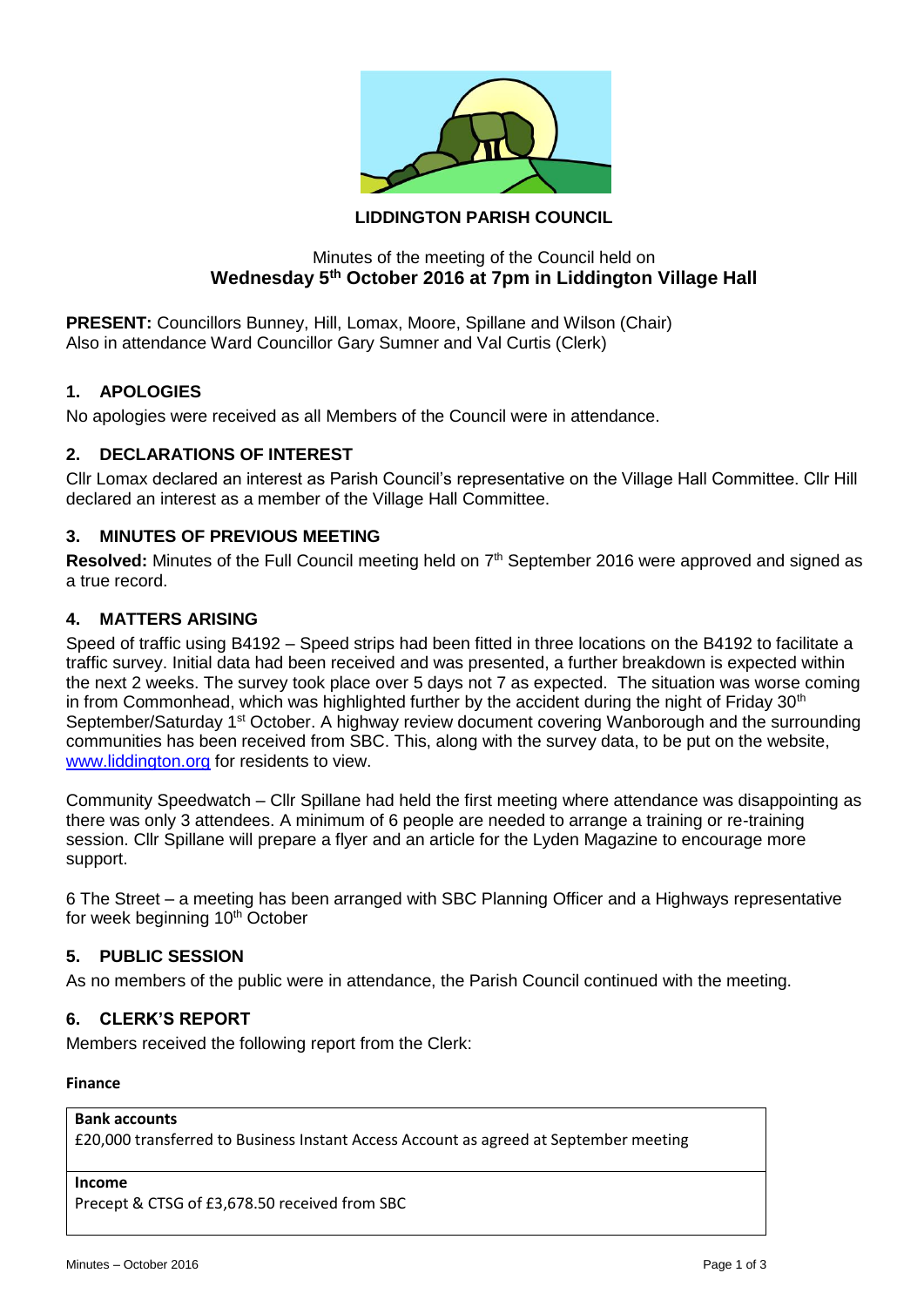#### **Play Equipment**

**Defective part** Replacement part ordered. Delivery date 12th October 2016

**Annual Playground Inspection**

Annual inspection provisionally booked subject to Parish Council approval at October meeting

### **7. PLANNING MATTERS**

**(a) Application:** S/16/1423 and S/LBC/16/1424 (7<sup>th</sup> October 2016) **Location:** 10 The Street, Liddington, SN4 0HD **Proposal:** Erection of a single storey extension **Resolved:** that the following comment be submitted: Parish Council has no objections to these applications subject to the Conservation Officer being in agreement with this proposal

**Application: S/16/1596 (7<sup>th</sup> October 2016) Location:** 35 Purley Road, Liddington, SN4 0HA **Proposal:** Erection of two storey side and single/two storey rear extensions **Resolved:** that the following comment be submitted: Based on the recent accident very near to this site, there is concern over access for construction traffic and would request that a traffic management plan is put in place to ensure that the road is

not blocked With the current safety concerns in mind, could Officers please clarify if on-site parking would be desirable for this application?

**Application: S/16/1575 (7<sup>th</sup> October 2016) Location:** 28 The Street, Liddington, SN4 0HD **Proposal:** Erection of a single storey extension **Resolved:** that the Parish Council had no objections to the application

**Application: S/16/1626 (10<sup>th</sup> October 2016) Location:** Long Close, Medbourne Lane, Liddington, SN4 0EY **Proposal:** Erection of a detached garage with first floor studio room **Resolved:** that the Parish Council had no objections to the application

**Application:** S/16/1647 (17<sup>th</sup> October2016) **Location:** The Lodge, 37 The Street, Liddington, SN4 0HD **Proposal:** Variation of condition 1 from previous permission S/15/0230 for the demolition of existing bungalow and erection of 1 no. replacement dwelling, detached garage and construction of new vehicular access **Resolved**: that the Parish Council had no objections to the application

**(b)** It was noted that the following applications had been granted permission:

S/16/0951 – 35 Purley Road – erection of a two storey side and rear extension S/16/1335 – The Gables, Medbourne Lane – installation of a radio antenna

# **8. WARD COUNCILLOR REPORT**

SBC had launched a consultation on the draft Strategic Housing and Economic Land Availability Assessment (SHELAA) methodology and an accompanying 'Call for Sites'. Any landowners who may have potential sites for housing are invited to submit details. SBC are also looking at Council owned land and brownfield sites suitable for development as part of the process.

UK Broadband – Signing of contracts with Thames Water to use their site in Wanborough has again been delayed resulting in delivery of superfast broadband to Liddington and Wanborough being the end December 2016 at the earliest or end March 2017 if an alternative site has to be found.